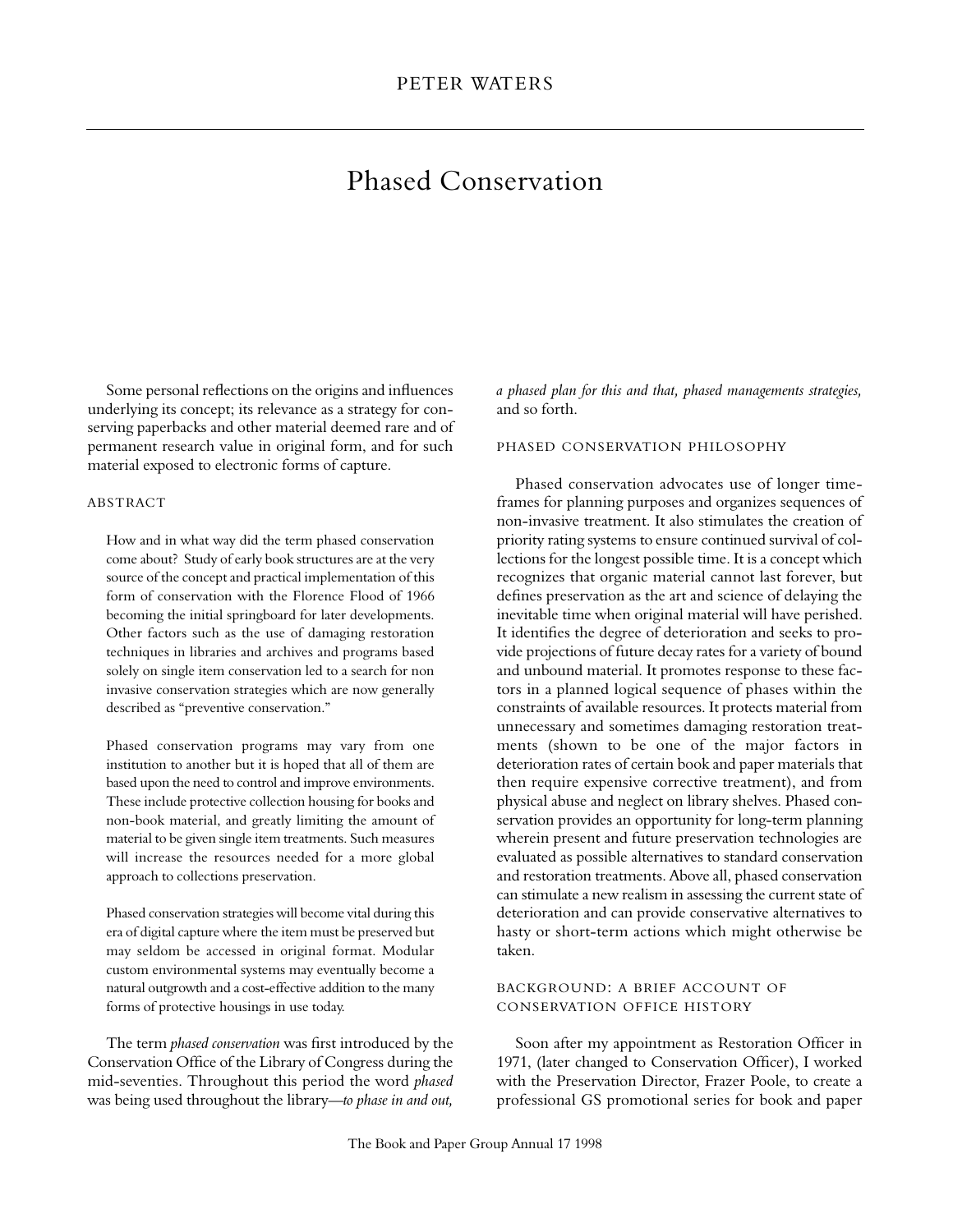conservators that we would hire and train, to replace grades associated with Government Printing Office worker grades and similar grades that were not recognized as professional in the library or conservation communities. The GS Conservator positions were written to support the creation of the Book and Paper Sections of the Conservation Office. Donald Etherington was able to arrive several months before my appointment could begin, and played a key role in his position as Training Specialist for the next ten years. In this he was assisted by Christopher Clarkson, who during his five year tenure, was appointed Section Head of the Book Section of the Conservation Office.

# WHAT WAS THE RESTORATION OFFICE LIKE BEFORE OUR ARRIVAL?

Prior to my appointment, the Restoration Office staff were engaged in a host of "invasive" treatments, including cellulose acetate lamination of manuscripts and atlases (with and without deacidification), and the lining of maps and posters with cotton cloth stuck with *Yes* paste. The latter unwise treatment would, with age, induce brittleness and acidic brownish brush stains showing through the backing supports. In-house binding repair of little used material and many other treatments were carried out without control or standards. Some of the staff were assigned to a small room above the Rare Book and Special collections reading rooms, to carry out the kind of repairs to bindings that can best be described as book butchery. One staff person spent his time oiling leather volumes, and several staff were working in the Law Library mending books by using magic mending tape. All was done without adequate supervision or adherence to treatment standards. There was also a guillotine within the Restoration Office Workshop for the purpose of preparing brittle books by cutting their spines off for the Preservation Microfilming Office. These are but a few examples of practices which had to be curtailed. The following story illustrates that serious problems could result unless the system was radically changed and administered.

## A WORST-CASE SCENARIO

During my second consultancy visit to LC (before my appointment), while in Frazer Poole's office for a planning session, he received a phone call from the Chief of the Music Division. I could tell that this was serious for Mr. Poole's face rapidly changed color. He put the phone down and asked me to accompany him to the Music Division. We were shown a very rare music manuscript score that had been laminated by the Restoration Office. It had (originally) editorial markings in red ink by the great conductor Kousavitski. Page after page of this manuscript was literally a dark pink color with much of the editorial markings

smeared, vertical red streaks on many pages (caused as the sheets were removed from aqueous solutions), and with other editorial markings completely dissolved. An explanation was called for. Mr. Poole summoned the acting Restoration Officer to report back by the end of that business day with a full and detailed report of why this manuscript had been destroyed by his staff. No explanation was forthcoming since none of the staff "remembered" anything about the manuscript! It was obvious what had occurred. The whole manuscript must have been dunked into baths of calcium hydroxide and calcium bicarbonate, whereupon the solutions turned red. It was drained in a vertical position, dried and laminated, then returned to the Music Division where it remained unnoticed until requested by a reader.

Unfortunately deacidification and lamination processes were considered routine, and there was no system for prior testing of inks and related media. Later I was to learn that the lamination of maps and atlases was also considered routine and those treated in the Geography and Map Division were performed without deacidification. The temperature of the Barrow laminator was judged to be high, each working day, if the material darkened!

# CREATING A BALANCED CONSERVATION OFFICE MANAGEMENT STRUCTURE

Once we had established the promotional GS series for book and paper conservators and formed two sections for Paper and Book conservation, we began hiring mostly untrained staff. I remember a particularly sleepless night spent in thinking about the consequences in the future which would result from the creation of professional book and paper conservators who would eventually reach the top of their grade, trained basically in single item conservation. The end result would be that the Conservation Office staff would only be able to deal with a microcosm of the enormous variety and condition of the library's collections that we were mandated to treat at that time, and our whole operation would soon cost one million dollars a year. What made the situation even more worrying was that our door was always open to receive anything that the Custodial Divisions chose to send us to treat, without any form of selection priority, or control on our part.

Faced with the overwhelming task of conserving the immense collections of rare and intrinsically valuable material in a great library such as the Library of Congress, with a maximum staff of twenty eight members, is like looking through a tunnel which has no end. A fully trained library conservator working in such conditions needs to have knowledge and experience of materials and an innate sense of the intrinsic nature and value of each item. The problem is that the single item conservation treatment approach, while important, is expensive and time-consuming and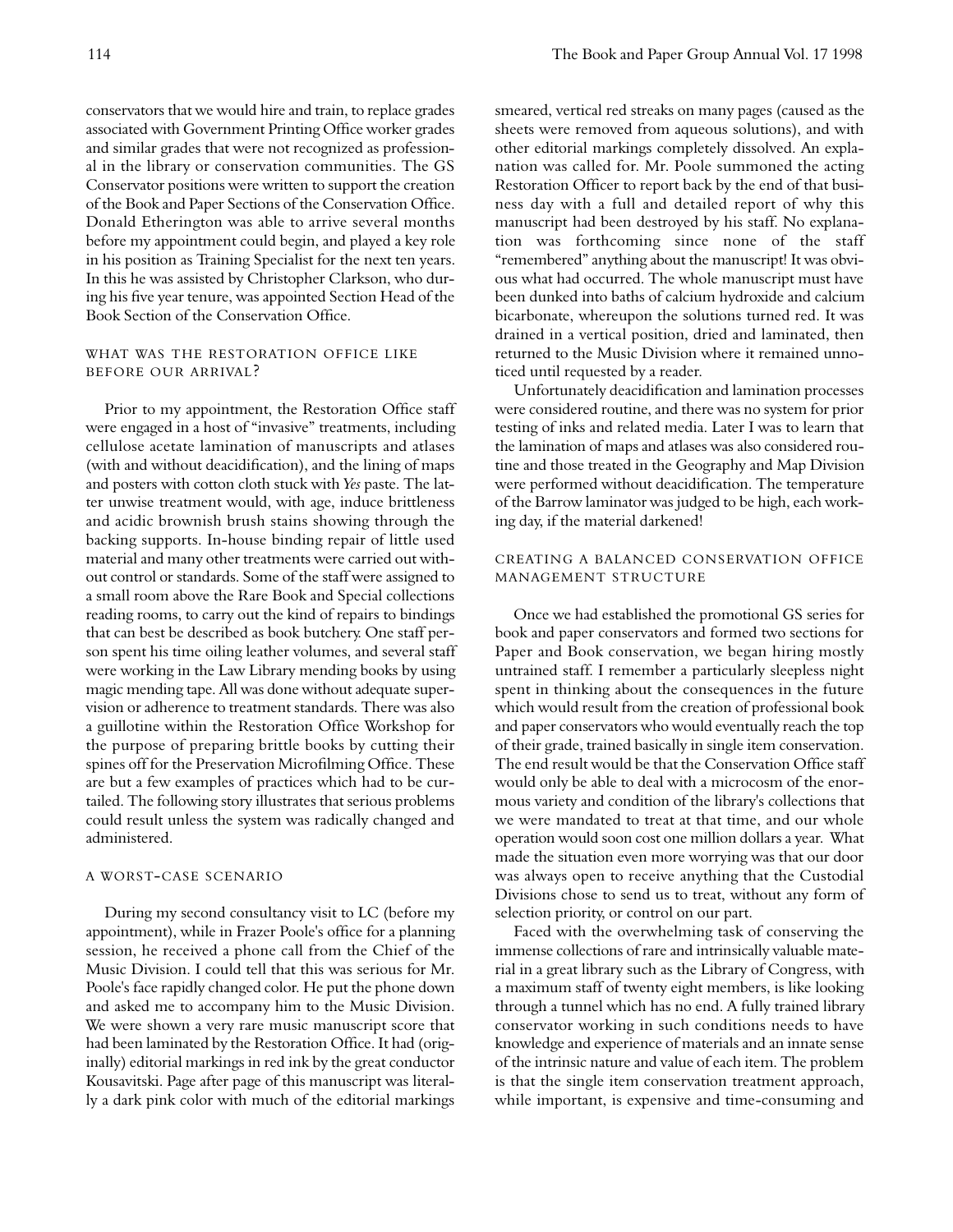does not provide attention to the vast majority of the collections. So we developed the concept of phased treatment, a concept that is a departure from single item treatment, but encompasses it, as and when future priorities are established.

It was also clear that we needed to establish a new philosophy, guidelines and a practical method for allocating our meager staff resources and additional staff position grades to respond to collections on a more global scale. To do this we had to augment the treatment of individual items with a response mechanism that addressed the conservation of whole collections most at risk. Above all we needed a system that would equitably govern the Custodial Divisions' selections. This need gave birth to the Point System. But first we had to demonstrate that phased conservation would work.

A basic Preservation Directorate policy called for all items being exhibited to be fully restored before they were displayed. To many of us in the Conservation Office this policy was flawed, if only because it would give a false perspective to the public about the real conditions of collections at LC, and that items chosen for exhibit were not those necessarily in the greatest need, therefore we should be spending our time on more important items. We achieved a breakthrough by proposing and developing the book cradle, where such materials could be displayed without need for prior major surgery or repair. The approach was to strengthen our ideas on phasing treatments over the course of time, as and when priorities were established for their full conservation.

One of the first collections responded to by our phased approach was the European Law collection consisting of thousands of volumes bound mostly in vellum and leather. Most were in such a dilapidated state that every morning one could move along the rows of volumes and sweep up fragments. This was a condition caused by neglect and physical wear-and-tear on the shelves. We eventually boxed this entire collection and made some attempt to estimate and record future treatments. The box design used became known as the *phased box*. These are not really boxes but wrapper cases which were designed to be used on dormant, rare and fragile collections only. Its utilitarian design is based on the traditional Japanese/Chinese wrapper cases where book volumes have "Oriental" stab-sewn bindings without stiff covers.

## NEW CONSERVATION OFFICE MISSION AND THE POINT SYSTEM

Having successfully established and demonstrated that phased conservation was viable, and hired staff, initially as conservator aids, there were two major obstacles to overcome. We could not possibly respond to the total library collections, both rare and those described as "General collections," so we needed a system that would provide the Curatorial Divisions and the Conservation Office the means to select and prioritize work on an equitable basis amongst the divisions we served, and also to limit our mission to the rare and special collections.

By 1986 we had achieved both goals. Our mission was officially changed - to respond specifically to the rare and Special collections only. We had a competent staff and added one more section, namely the Phased Conservation Section. I also introduced the Point System, a system whereby we carefully determine the actual amount of hours available to work on Custodial Divisions Book, Paper and Phased conservation projects and apportion this time as divisional budgets of time (one point equals one hour), equitably amongst the divisions and the exhibits program on an annual basis. This system forces the Custodial Divisions to make their selections with great care, and within their allotted annual points budget, knowing that there is limited resource in the Conservation Office, and it exposes the Conservation Office to meet its annual budget of time spent on treatments. This system has proven itself and established good working relationships between the Divisions and the Conservation Office.

At an international preservation conference held at the Biblioteca Nazionale in 1969 I met Professor Nordstrand, a distinguished scholar of paper history, who worked at the Royal Library of Denmark. He briefly described to me a system for allocating conservation resources at the Library and one that worked well to prioritize material sent for treatments in the labs. The Restoration system we had set up at the Biblioteca Nazionale also had a priority ranking system for treatment of the damaged collections. Initially there were five categories of value. Each of the damaged collection items was assigned one of these values, based on the age and condition of the material. This in turn set in motion various treatment schedules and methods to treat the material.

A few years after Don Etherington's appointment as training specialist in the Conservation Office, I supported an initiative for Don to undertake a European tour of conservation centers. I wanted to know more about the Danish system so he brought back some general information that eventually led to the creation of the Point System. But LC's Point System that I developed with the aid of a Macintosh computer was very different from the Danish model and is, I believe, a significant improvement on the value system we had used in Florence and the system used at the Royal Library of Denmark, because time spent on treatments is recorded as a percentage of staff paid hours with all other time recorded against specific "non-divisional" categories, with no room for hiding time! From 1988 to the present day the management of this system has been designed to work on a Macintosh computer using Microsoft Excel™ with its capabilities for relational databases, macros, and spreadsheets.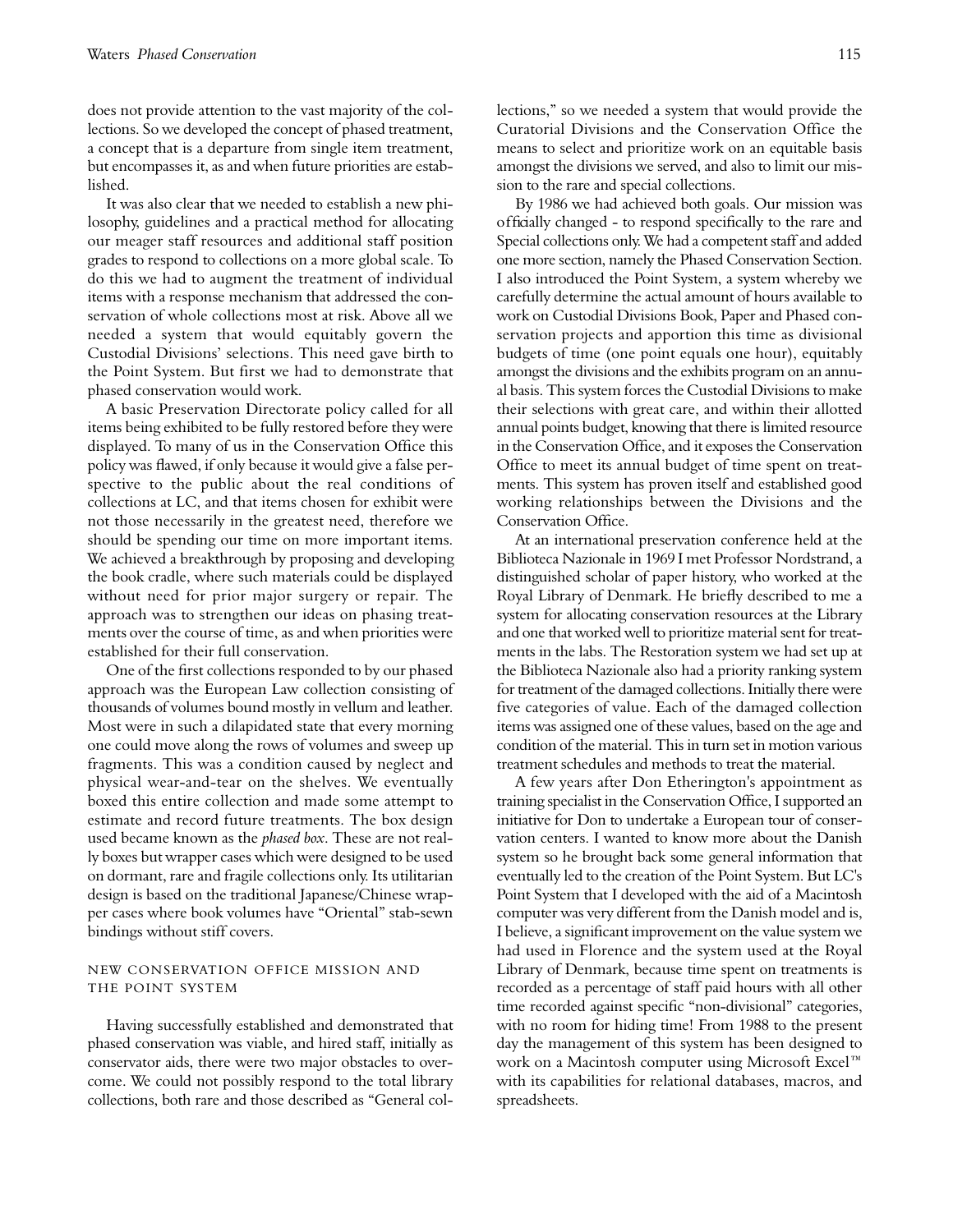During my fifteen years in private practice as a partner of Roger Powell in commissioned designer binding and book & manuscript conservation (we were not good business colleagues), we had one employee for a year who recorded his actual time on work, and re-calculated it if he thought too much time was spent. This, when added up, was only a portion of his paid hours. Our business suffered simply because we had not calculated the overheads correctly to account for time not recorded between jobs or when more time had been spent and only a proportion of that time had been recorded. Therefore, at LC, I was determined that time recorded by the Conservation staff be accurately documented as a percentage of their paid hours so that every hour be recorded against a specific category or activity, avoiding any miscellaneous ways to hide time. Briefly explained, this means that every staff person and supervisor must record their time on ten pre-determined categories, equal to a full 40 hour week. These categories are: Divisional Points; Annual Leave, Sick Leave; Administrative Leave; On-site Administration; Observed Government holidays/LWP/Jury duty; Supervisors Administration; Research and Development; Continuing Education and Reserve Points. Each year the point system is calculated on the existing staffs paid hours and what is allocated as Divisional Points works out to be approximately 66% of the total staff hours.

# INFLUENCES BEHIND THE CONCEPT OF PHASED CONSERVATION

Donald Etherington, Christopher Clarkson, Anthony Cains and I, in different ways, were schooled in what is now generally referred to as conservation binding, reversible book structures and the preservation of unique original book artifacts. It was not by chance that three of us were hired by the Library of Congress. We had all served the Biblioteca Nazionale in Florence, following the devastating flood of 1966, as conservation consultant specialists, I as technical director for the Restoration System for the first nine months and Etherington, Clarkson and Cains playing key roles in training staff and developing the methods and standards for treating the flood damaged material. All of us in one way or another were influenced initially by working with Roger Powell and Sandy Cockerell in the two foremost book conservation workshops in England. There were many other colleagues from the US and Europe who spent quality time assisting in this effort and I dare say at least three of them, Marilyn Kemp Weidner, Norvell Jones and Paul Banks, are with us today participating in this AIC program.

In late 1967, Anthony Cains agreed to move to Italy with his family and then directed with distinction the Restoration System at the Biblioteca Nazionale for the following three years. Thereafter, he was appointed Head of Conservation at Trinity College Library, Dublin, Ireland. I rejoined Roger Powell and also became joint director of a research program with James Lewis at Imperial College of Science, London, sponsored by The Council on Library Resources.

It was the Florence experience that clearly formed the basis of much of our thinking concerning strategies and methodologies for conserving rare collections as non-invasively as possible.

We were somewhat surprised to find that the binding structures that survived in the best condition after immersion in the Florence flood waters were those constructed with little or no adhesive. These were mostly utilitarian limp vellum and paper bindings. Christopher Clarkson made a special study of these and many other unique early book structures, supported by grants from the Library of Congress and the Council on Library Resources.

Many innovative binding structures emanating from such studies, retaining the essence of earlier models, are now to be found not only at the Biblioteca Nationale in Florence but also in many institutions world-wide. These and other studies have been the basis of the term "conservation binding," a term that was not widely recognized in the late sixties and early seventies. But it should be noted that such practices were being carried out well before the Florence flood by both Roger Powell and Sandy Cockerell. Roger Powell's conservation carried out on the Book of Kells, in 1953 was followed by my participation with him, restoring and rebinding the Books of Durrow, Armagh, Dimma, the Litchfield Gospels, and the Icelandic Scardensis and many other seventh, eighth century and later vellum manuscripts. All were constructed without adhesives to join text block to outer binding.

My earliest influence while a student at the Royal College of Art, London, before I became his partner, was the study with Roger Powell of the seventh century Stonyhurst Gospel according to St. John. This remarkable tiny volume, still in its original binding, measuring 13.5 x 10 x 2 cms., is the only remaining artifact in original condition in the Western world of the Coptic tradition of book making. It is remarkable because it has avoided the ravages of restorers. It also gave me my very first look at an original seventh century binding. It too was constructed without the use of adhesive to join the text block to its outer binding.

Because of this background experience I arrived at LC determined to find ways in which we could avoid adhesives as much as possible in the treatment of bound and un-bound material. I was also determined to avoid unnecessary restorations, especially for material that could be preserved by a series of phased treatments. That is why, at LC, we abandoned lamination, the lining of posters and related processes and replaced them with polyester film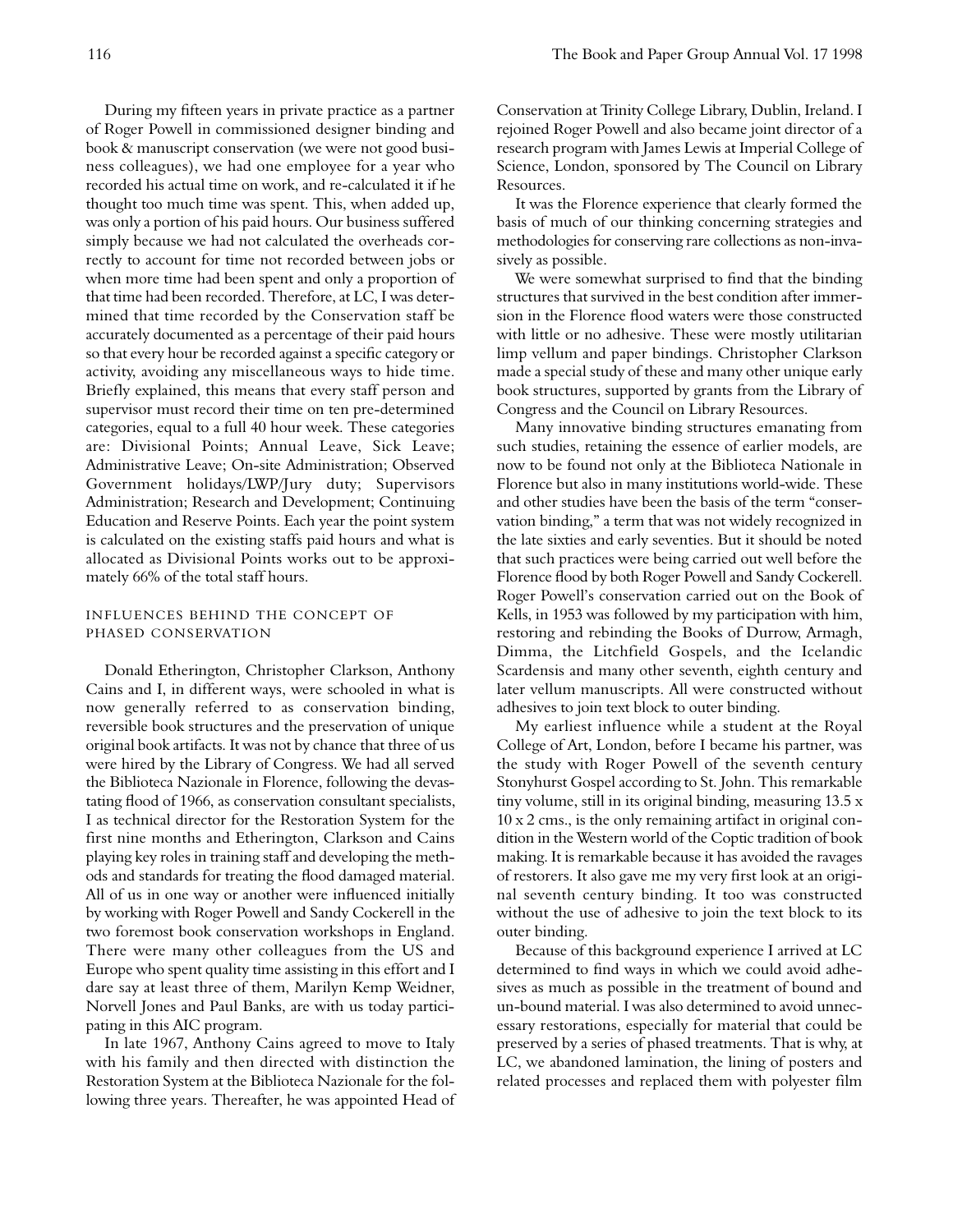encapsulation and other non-invasive methods, and created Phased Conservation as a viable specialty subject.

Phased conservation has been an unqualified success at the Library of Congress made possible only by the highly creative, imaginative and skilled staff we were fortunate to hire and train over the years. Collectively and individually they have developed many ingenious methods for addressing the needs of collections at risk and they have shown great insight into the practical meaning of phased conservation and what their role is in helping to address a more global response to the deteriorating collections at LC. I hope that at a future AIC conference one of the gifted staff from the Phased Section will present a detailed illustrative paper of their work and its impact on LC's Preservation Mission.

## PHASED CONSERVATION IN THE ELECTRONIC AG E

A phased approach to preserve collections at risk has now been adopted around the world and we have begun to see greater emphasis on non-invasive treatments and understanding of the importance of prevention. Total environmental conditions and storage are now considered the first line of defense to retard the rate of deterioration, at least amongst the conservation professions. Unfortunately most of these obvious solutions are not exactly new and are mostly low-tech. They may not be given the administrative and funding support they deserve because they have to compete with the seductive attractiveness of new technologies, such as electronic and digital capture and retrieval systems, which can provide greater access to library collections, world-wide, whether or not there is reader demand for them. But to expose rare and historically important items, particularly bound items, to these forms of alternate formatting is very expensive, and can cause great harm to original material. We must remain vigilant in seeing to it that such original rare materials of permanent research value are not discarded, or left to rot in poor environments, and that funds are made available for their safe-keeping.

Many phased conservation programs have been established where no previous preservation program existed. Most of the practices are based on the physical protection of items in appropriate quality housing formats because they can provide a better protection and microclimate for each item, or collection of items, than would be possible in existing conditions. This approach has been very successful for the protection of many artifacts, including works of art on paper.

To design protective enclosures for fragile books and material in sheet format is the principle upon which the Conservation Office of LC has acted to protect many large collections at risk, in normal environmental conditions. The Dime Novel and Armed Services collections are examples. They represent the most severely brittle of all collections in the Library which are now preserved in individual protective enclosures after they were microfilmed. Yet the practice of boxing books has not been universally accepted, if compared with the storage of archives, prints and drawings. Why is this? It may be that librarians worry about space or instant access to the visual reference of individual book spines. But book boxing has been a long and very successful practice in traditional Japanese and Chinese library history. Whatever the reason, perhaps the biggest stumbling block has been the amount of space needed to box a book. Until recently, this may have been a justified concern.

#### PRESERVATION OF FIRE-DAMAGED MATERIAL.

In 1988, the Library of the Academy of Sciences (BAN), in St. Petersburg, Russia, suffered the most devastating library fire of this century. One of the rare book collections severely damaged was the Carl Baer collection of approximately 180,000 17th, 18th and 19th century volumes. For the first five years following this disaster, the Library of Congress was involved, (with help from funding from the Readers Digest), with the work of recovery. During the reclamation and assessment stage, it was estimated that the work of restoring each item would require fifty restorers over forty years to complete. And, what would happen to the main body of the damaged volumes waiting to be restored and arranged on the shelves in such a dilapidated condition? Such a prospect was daunting, to say the least, and so the idea of phasing the work over a long period of time, based on priority need, especially reader demand, became the only viable option for this severely damaged collection. Prior to the fire, this historically significant collection had a history of low reader demand.

The phased program at BAN was originally conceived to provide individual, protective, hand-made, phased wrapper containers for each volume. The majority of these volumes lost their spines and covers but have been organized in shelf order. Providing individual physical protection with an improved micro-climate housing in an otherwise less than satisfactory macro climate, seemed at first to be a straight-forward task. Unfortunately the damaged collection was shelved in a room that had no possibility for expanding shelf space needed for the addition of traditional book boxes, including phased wrapper cases. Analysis of the first 10,000 books measured at BAN showed that there was no consistency in standard book sizes and this ruled out making die stamped boxes, for there would have been a need for over 8,000 individual dies, costing in excess of \$100 per piece!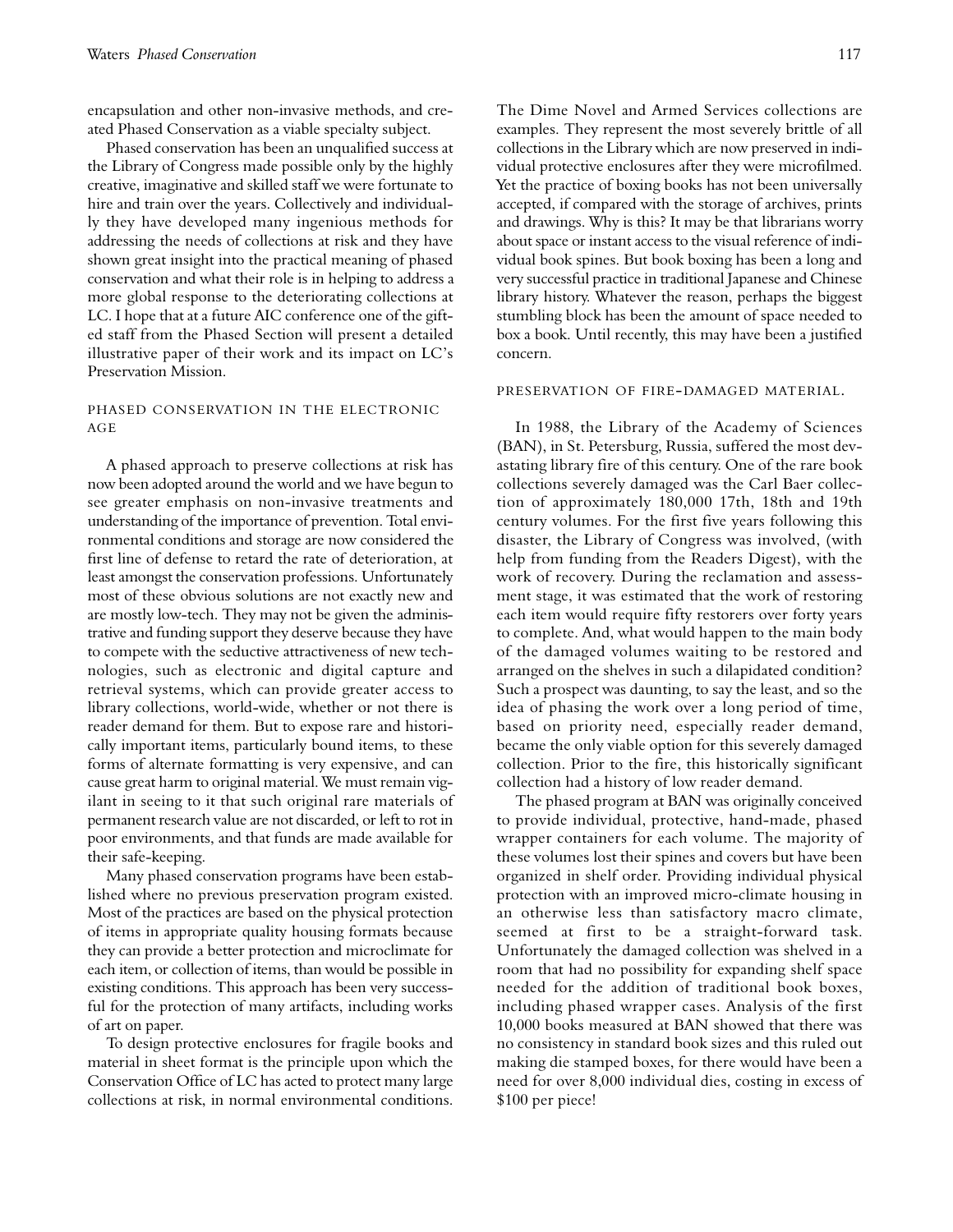Finding a way to make 180,000 individual custom fitting book boxes, in order not to require additional shelf space, seemed an impossible task. Even LC's hand-made phased wrapper cases strong enough to support the volumes would require in excess of 100 meters of additional shelving. In any case, I decided that the wrapper phased case would not support the volumes from twisting out of shape on the shelves and that a clam-shell box design would be the best choice, but there was no technology at the time to make custom fitting boxes, and hand-made boxes of this type would require even greater amounts of shelf space.

The answer to this apparently unsolvable problem came with the understanding that because the volumes had been substantially soaked with water, dried and cleaned, their original thickness had increased. So we remeasured 60 volumes, chosen at random from the 10,000 list of measurements, with the addition of a 1.5 kilogram of weight resting on each volume, and found that the average compression between the measurements with and without a weight was 4.5mm. All that remained was to find a technology for making clam-shell boxes that would not increase the thickness of each volume more than 4mm!

To solve BAN's problem, a new computer-controlled boxing manufacturing system was invented by my son Michael and daughter-in-law Carmen, now known to most of you as Custom Manufacturing Inc. (CMI). (Now that I am retired from LC I can talk about their involvement and am very proud of their efforts!). Each book box is produced automatically, using high quality E-flute corrugated board stock which adds no more than 3 to 4mm to the thickness of each book volume, custom fitting each book to within 1mm of tolerance. 11,500 book containers were made by them with this technology in the United States and delivered to BAN for quick assembly in shelf order. The result of this work showed that less than one *meter* of additional shelf space was needed to house 11,500 damaged volumes. This technology can produce at least 200 individual and infinitely variable sized book containers per day, about 50,000 per year, inexpensively, with one dedicated operator. BAN now has a CMI boxing machine, provided by a grant from the Getty Grants Program Office, so that the work of boxing continues on site.

During the measurement and boxing phases of this operation, bibliographic data, condition reports, and future treatment priorities are recorded in a unique database system devised by a computer specialist at BAN and administered by the curator of the Baer collection, Dr. Irina Belyaeva. This systems phased approach to the challenging problem presented at BAN has prompted the Library Director, Dr. Valerii P. Leonov, to propose that phased conservation be included as a subject of Russian Library Science.

# PRESERVATION AND ACCESS, VERSUS PRESERVATION ON DEMAND

The development and use of "new" technologies need not and should not, be restricted to electronic systems. We need to consider the appropriateness and cost-effectiveness of custom-modular-environmental storage systems, where the rate of deterioration of original material can be controlled more efficiently. If we design storage sites to provide electronic access to and from main facilities and at the same time provide the best environmental protection for the material, we would have the opportunity to use known and yet-to-be-tested technologies for achieving this.

A variety of conditions to suit the requirements of diverse materials could be provided by *self-contained modular custom environmental units within a storage site*. We could look at a number of systems that might be useful and compare them to obtain the best return for the dollar, including, for example, those having low temperature and humidity, controlled low moisture content, non-toxic chemical modifications, inert gas, and oxygen-free environments. These, and other ideas are all worth revisiting with a fresh mind.

Methodologies such as these if based on preventive preservation and cost-effective approaches, can be part of a long-term strategy if additional preservation treatment of format conversions is administered within the concept of *preservation on demand*. Significant demand for access to items or collections would trigger expenditure of preservation funds to make them available, but money would be saved, in the long-run, because a preservation response would be *controlled by user demand and not by pre-set programs administered by fixed annual operating budgets.* An example might be the large number of brittle book materials to be found in most American research libraries. To reformat such material onto microfilm has been the standard practice but the scale and high cost has defeated those who staked their reputations on this demand for alternate re-formatting.

*What is this demand?* It is perhaps based on the mistaken notion that brittle material will not survive in original format, are "endangered," "at risk," "will not survive," "a race against time," "loss though acidic decay"? I think it fair to say that these statements are designed to dramatize a situation, which can lead to funding support, rather than depict an accurate reflection of the state, and rate of collections deterioration. There is very little hard scientific evidence in support of such statements. For brittle book material, and other fragile collections, can be maintained *for an indefin i t e period of time* so long as they are provided with appropriate close-fitting enclosures, undisturbed in a controlled environment, and reader access to them is limited. Reader demand for brittle book material is probably low in most libraries because publication dates would be over forty years old.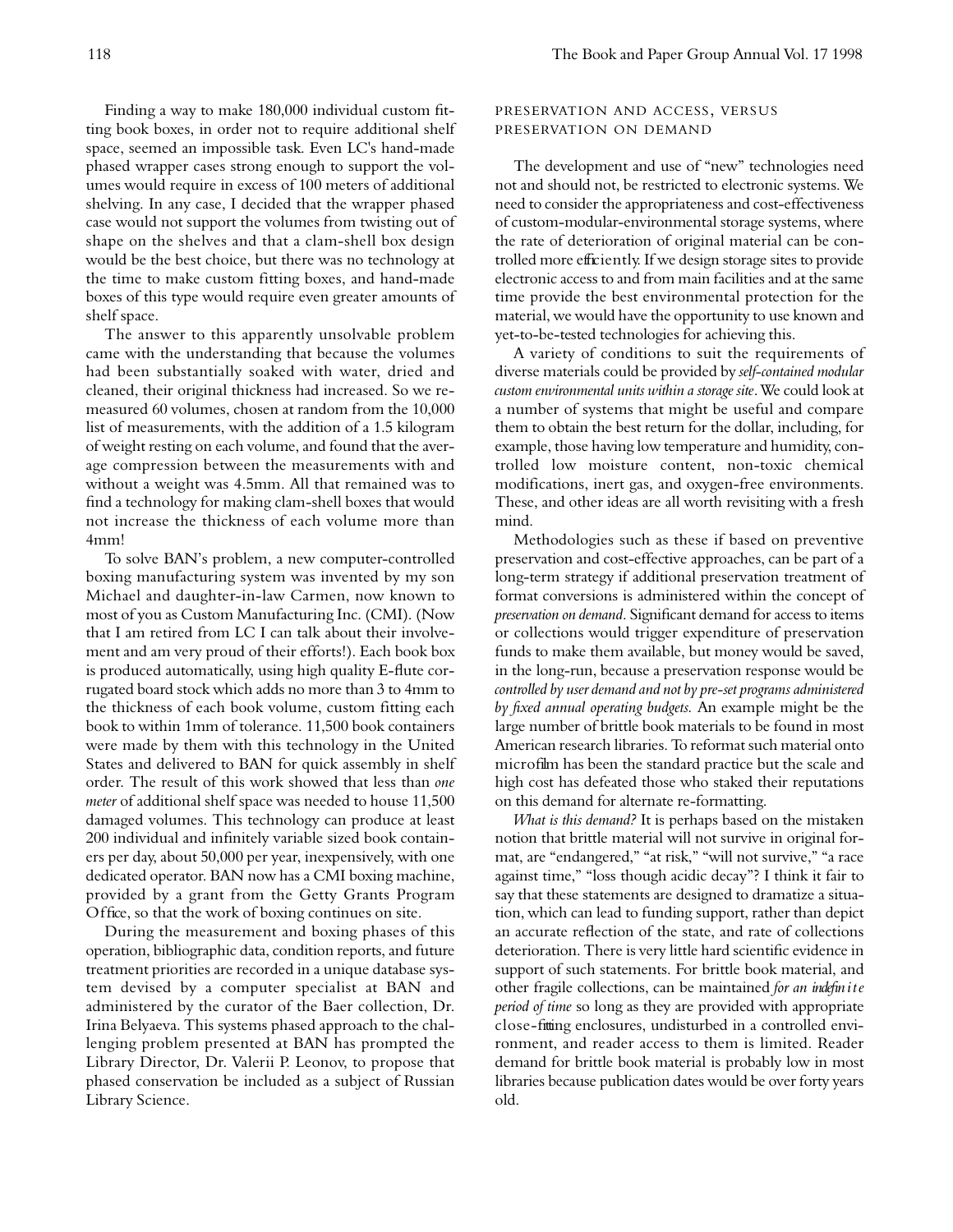# THE ROLE OF THE SCIENTIST: MICROBIOLOGY AND DEACIDIFICATION

It may be interesting to comment upon two apparently irreconcilable approaches to preservation science at the Library of Congress and the Russian Library of the Academy of Sciences, St. Petersburg. In Russian libraries there is little concern about acidity and brittle paper. Their focus is on microbiological research which leads to setting set standards for fumigation treatments of both single items material and large collections. (We would not approve of some of these treatments).

Approximately fifteen years ago LC had a policy of treating all incoming material, especially foreign material, with ethylene oxide fumigation systems. This is now banned. LC has been without a fumigation method since that time, yet there has been no serious or uncontrollable problem with mold or insect infestation.

The focus for many years has been on *mass deacidification* at LC and it has dominated the preservation strategy at the Library at the expense of other much needed preservation initiatives. Millions of dollars have been spent on research and development. This program faltered many times but now LC has settled on a commercial system that falls far short of their original goal of treating one million books per year. I believe that a more comprehensive program is now needed in which deacidification plays an important part, but is by no means considered the only effective methodology for retarding the rate of collections deterioration.

The macro and micro environments are very important to consider and are the least studied or understood. They relate to temperature, moisture content within collections, relative humidity, airborne particulate and gaseous pollutants that may emanate out of and into the material from the storage - macro climate. Controlling these environmental conditions is, I believe, far more important than placing ones trust in an invasive treatment such as deacidification, although there is a definite place for deacidification in the overall preservation scheme of things.

In comparison with the focus given to mass deacidific ation in the USA, I have often wondered why it is that US library preservation scientists are not so interested in microbiological research and why Russian library scientists are not so interested in deacidification! My observation is, that in both cases, the scientists involved with assessing the major problems of library deterioration arrive at conclusions which are directly proportional to their scientific background specialty. In the US it has been the study of the chemistry of paper-based material that has led to the developments of mass deacidification, whereas in Russia the focus has been on microbiological deterioration of paper that has led to chemical fumigation systems. *I think this is a very important comparison to consider when evaluating whether or not we have managed to attract a broad range of sciences to help us*

*learn more about our preservation problems and to design systems to help solve them.*

## MATERIALS SCIENCE

When dealing with book material, we are faced with a three-dimensional object that is comprised of composite materials which combine together to form a moving mechanism, designed to human scale. Undoubtedly there are some laws of physics to apply here, which may be as important, perhaps more important, than limiting our studies to just one part of this mechanism, such as the chemistry of the text block or its vulnerability to microorganisms. Books are objects that are used by human beings and as such are subject to various abuses, careless handling, neglect and being placed in inadequate storage conditions. Scientists specializing in materials science would, I hope, take this background into account when designing laboratory testing programs, that as near as possible, replicate these 'real-time' conditions and abuses.

We need more comprehensive research methods for discovering exactly what the state of the collections really is, and why, rather than limiting tests to laboratory conditions where a limited number of standard test papers are used to study the effects of deterioration and treatment. Such tests rarely come close to replicating the real conditions of a huge variety of book papers in a major research library, many of which are in weak condition, through physical damage and chemical decay.

### CHALLENGES TO BE FACED AND DEALT WITH

We must decide what to do with the brittle books that will not be helped by any form of mass deacidification, rebinding, or by existing microfilm and digital capture systems simply because of prohibitive cost of dealing with enormous quantities and also because the majority of this material has extremely low reader demand. If the material is classified as "permanent research collections," meaning that they may not be discarded, then the only cost-effective approach is to greatly improve collections maintenance, physically preserve them in protective enclosures and isolate them in state-ofthe-art environmental conditions.

We need to study the advantages of remote controlled storage sites for low use material which could be accessed by electronic means, if the need for access is justified.

## AN IMAGINARY PRESERVATION STRATEGY

1. Start by identifying, tagging and physically protecting brittle book material in their existing shelf locations by using precisely fitting archival quality book boxes that provide a sound microclimate, and then re-locate them to a special storage facility. I imagine such a facility could be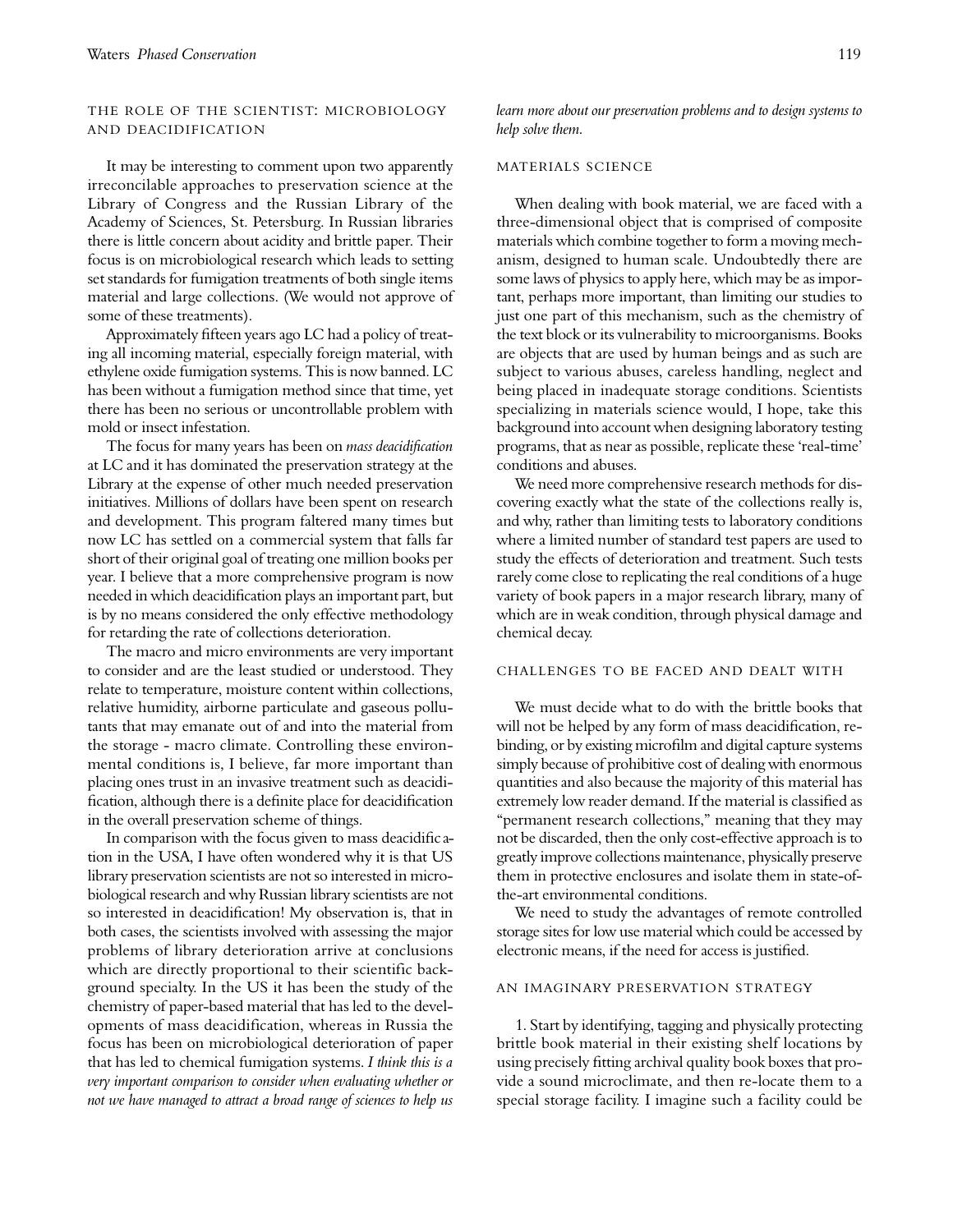named the "The Strategic Preservation Technology and Access Center." Brittle material would be physically protected and therefore preserved in a suitably controlled environment designed to significantly slow the rate of deterioration. They would be accessed only if the demand for access became significant, which is highly unlikely. Re-formatting policies for this type of material would be based on *Preservation on Demand* and not by routine microfilming or electronic re-formatting policies. In that environment these volumes would remain in their original brittle condition but preserved for an indefinite period of time. The expectation is that such material will continue to have lower and lower reader demand.

This imaginary Strategic Preservation Technology and Access Center would be under one management control and would combine all service oriented units, including Research and Testing, Recorded Sound and Digital technologies. Existing technologies, such as microfilming, will almost certainly be replaced by digital capture and retrieval systems with the added advantage of being able to output to the user who could choose a retention preservation format. This could include hard copy, microfilm or online access. The advantage of placing all these technologies together under one roof and management is that as new and improved methods are found and tested they can gradually be incorporated as tools in re-formatting, *providing that the original material is never discarded*.

Re-locating the four million brittle books and service units in the Library of Congress from the main Library to this Strategic Preservation Technologies and Access Center would create approximately *ninety linear miles* of much needed shelf space in the main Library.

2. Use mass deacidification for new book material and selectively treat the strongest papers in the non-rare retrospective collections, to provide the greatest possible benefit and insurance for the future.

3. Greatly reduce the number of re-binds where there is evidence of low reader use. Use archival book boxes for low use and fragile material to provide extra external strength and support of these in their shelf arrangement.

4. *Environmental monitoring section*

Use micro-chip technologies with computer interface to measure temperature, moisture content and gaseous contaminants emanating out of and into book material, books in boxes, cabinets and storage areas. This kind of technology could provide instant and important access to information about what is actually occurring in the collections.

These are but a few basic ideas that I submitted to the Preservation Directorate, prior to my retirement from LC. I still believe that in the long run such approaches could significantly and cost-effectively slow the rate of deterioration to manageable proportions. If even a few of these measures were enacted, we could rightfully claim to have

control of our preservation destiny. Will a strategy similar to the one I have broadly outlined ever come into being at LC, or indeed at any other major library in the United States? I doubt it. In one sense I am somewhat pessimistic because there are other more attractive programs on the horizon and I am sure they will be packaged with a hightech ring receiving maximum funding support. If this happens it will reduce the amount of administrative support and funding for other low-visibility preventive measures that would provide maximum preservation at the lowest cost.

# TECHNOLOGY FOR TECHNOLOGY'S SAKE

The technology revolution is upon us - digital technologies, and powerful networks that can provide universal access to our collections. Just imagine the possibility of carrying in your pocket a micro-computer chip that can access, for instance, the whole of the New York Public Library! Such an idea has been seriously considered in our apparent thirst for information. What will we do with all of this information? Why not wait a few years until there is an option to buy a small micro-chip implant behind the ear, wirelessly connected to the electrical impulses of the brain? We could plug into any information imaginable and become instant experts on any subject! But, we would probably discover that humans would have an increase in suicides, brain tumors and schizophrenia!

We are living in an age where we are being swamped with on-line access to information. But we must be aware that all of this information is machine-readable only. We will therefore be faced with trying to preserve the source of this machine readable data.

The compactness of computer controlled media means that more and more information will be stored on smaller and smaller devices. If we attempt to transfer original rare book material and related non-book material to this form, there will be great and, in many cases, irreversible damage done to the originals, unless ways are found to develop camera systems designed to scan books in a partly- open position, fast and inexpensively.

At the present time capturing original material in machine-readable form is as labor intensive, and therefore as expensive, as preparing material for microfilming. In addition, these digital and computer devices and related technologies are *only* machine-readable. This means that we must prepare ourselves to preserve all hardware, software and up-dates to these machines, the operating manuals and the skill to diagnose hardware and software problems (as these will undoubtedly occur), in order to preserve machine-readable formats. This is already a problem.

How many of us, I wonder, have machine-readable reelto-reel sound recordings, originally made on half track, or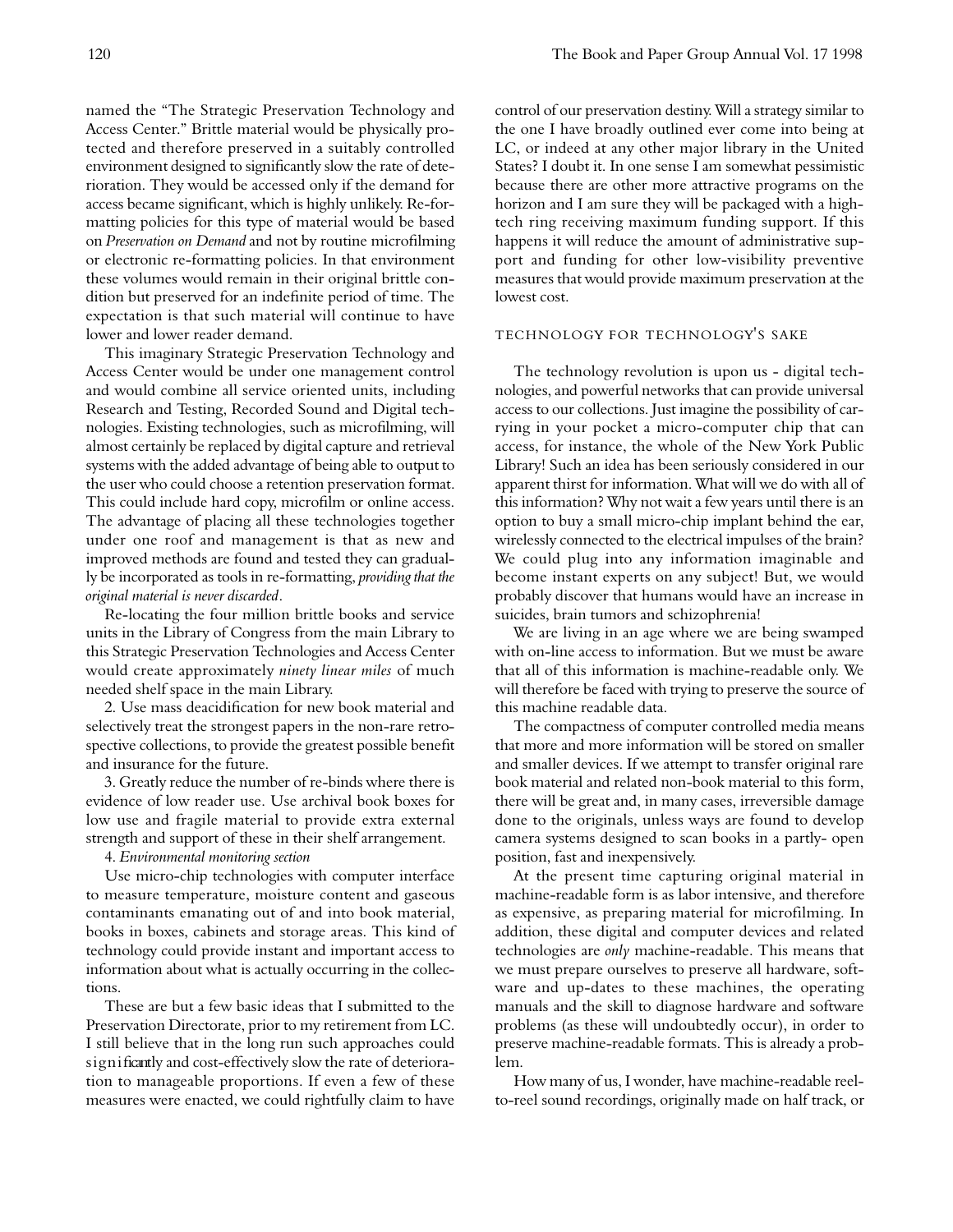quarter track at 1.7/8 speed and now have no means to play them, because we have replaced the original recording machine with a much better hi-tech. one? Unfortunately this high tech. recorder does not play at the slower speed. Finding one that does is like looking for a needle in a hay stack!

We are informed that digital technologies are "the only game in town" for the foreseeable future. It provides universal access to our collections and saves us enormous amounts of library space. How much space I wonder? If we are interested in preserving the means to access and to read machine-readable data, then we will need substantial amounts of space, to house and maintain the machines and organizations necessary to key access and prevent them from becoming redundant and unreadable.

I predict that in fifty years time or less, we will discover that we have a preservation problem on our hands that makes our existing paper-based material preservation pale into insignificance. The technocrats would have us believe that anything preserved in digital formats will last forever and that as systems are replaced by newer ones, we can transfer previous digital formats to the new forms. But, this is exactly the claim of those who proposed microfil ming as a means to re-format paper-based materials. The means to do this has always been there but it is the enormous amount and cost of re-formatting that has, and will defeat us, because there will never be sufficient funds to constantly transfer information from one storage system to another.

In a Newsweek article July 20, 1992, Robert J. Samuelson gave us some insight into what we are being subjected to in the electronic age. He wrote:

"Technology in reverse: We are finding costly and complex ways to do what was once simple and inexpensive. Let me introduce you to retarded technology. It's the opposite of advanced technology. Advanced technology enables us to do useful things or to do old things more efficiently. By contrast, retarded technology creates new and expensive ways of doing things that were once done simply and inexpensively. Worse, it encourages us to do things that don't need doing at all. It has made waste respectable, elaborate, alluring and even fun.

"Just the other week, Newsweek reported a boom in electronic books. The idea is to put books onto discs that you can plug into your customized book-displaying computer. Here's a swell idea of retarded technology. On the one hand, you can buy a \$900 or \$9.000 book-reading computer that you can feed with 20 discs of your favorite books. Its cumbersome. If you take it to the beach, it gets clogged with sand. You can't use it as a pillow. If it slips off the kitchen table, it smashes. On the other hand, you can buy an old-fashioned book. It's cheaper, more mobile, less fragile and more durable. You can lend it, even to casual friends. If you don't like it, you can stop reading without hating yourself for ever buying it. Losing it is not a traumatizing event.

"The pro-technology comeback is that computers will someday compress entire libraries onto chips or disks and, thereby open vast vistas of information to almost anyone. The trouble with this is arithmetic and common sense. A school library with 2,000 books can theoretically serve 2,000 readers simultaneously. A School library with one computer terminal that can call up 200,000 books can serve only one reader at a time. The computer creates a bottleneck. Sure, the library can buy more computers, but they're costlier and bulkier than books. Finally, there's common sense: Do most people really need access to, say the entire collection of the New York Public Library?

"The survival of stupid technology is ordained by ego and money. New technologies often require a hefty investment. Once investments are made, they can't easily be unmade. To do so would be embarrassing. Old and inexpensive ways of doing things are eliminated to help pay for new and expensive methods. Retarded technology becomes institutionalized and permanent.".

#### **SUMMARY**

I believe that the deterioration of library material is a manageable challenge and not a doomsday inevitability, providing that we make sensible and realistic decisions. These decisions need to be based on a thorough understanding of the complex nature of our collections, how they are used and abused, how often they are used, how they are stored, and how they are being affected by micro as well as macro environmental conditions, at what rate they are deteriorating, and under what conditions and circumstances can this rate be slowed and stabilized by low-cost measures.

The key to all of this is in knowing what proportion of the collections are used heavily, infrequently, or very rarely. Preservation actions should be designed to address these important use factors, rather that seeing all collections alike and treating them all in the same way with a mass treatment te chnology.

Perhaps the biggest threat we face in the future is from administrative policy decisions that favor new technologies over existing ones, in so far as this may reduce funds and support for preventive preservation of material in original form.

We need to develop a comprehensive and balanced preservation strategy, designed to provide maximum costeffective preservation to the collections that will remain at risk if we continue to look for miracle solutions or place our destiny only in new and untried technologies.

Preservation is very serious business and should be treated as such by all who have responsibility in this subject. In a democratic society, there should be room and encouragement to raise and debate preservation issues especially those that may be controversial, or provocative, without fear. I believe that such debate is healthy and useful, particularly for those organizations, that, because of national status and